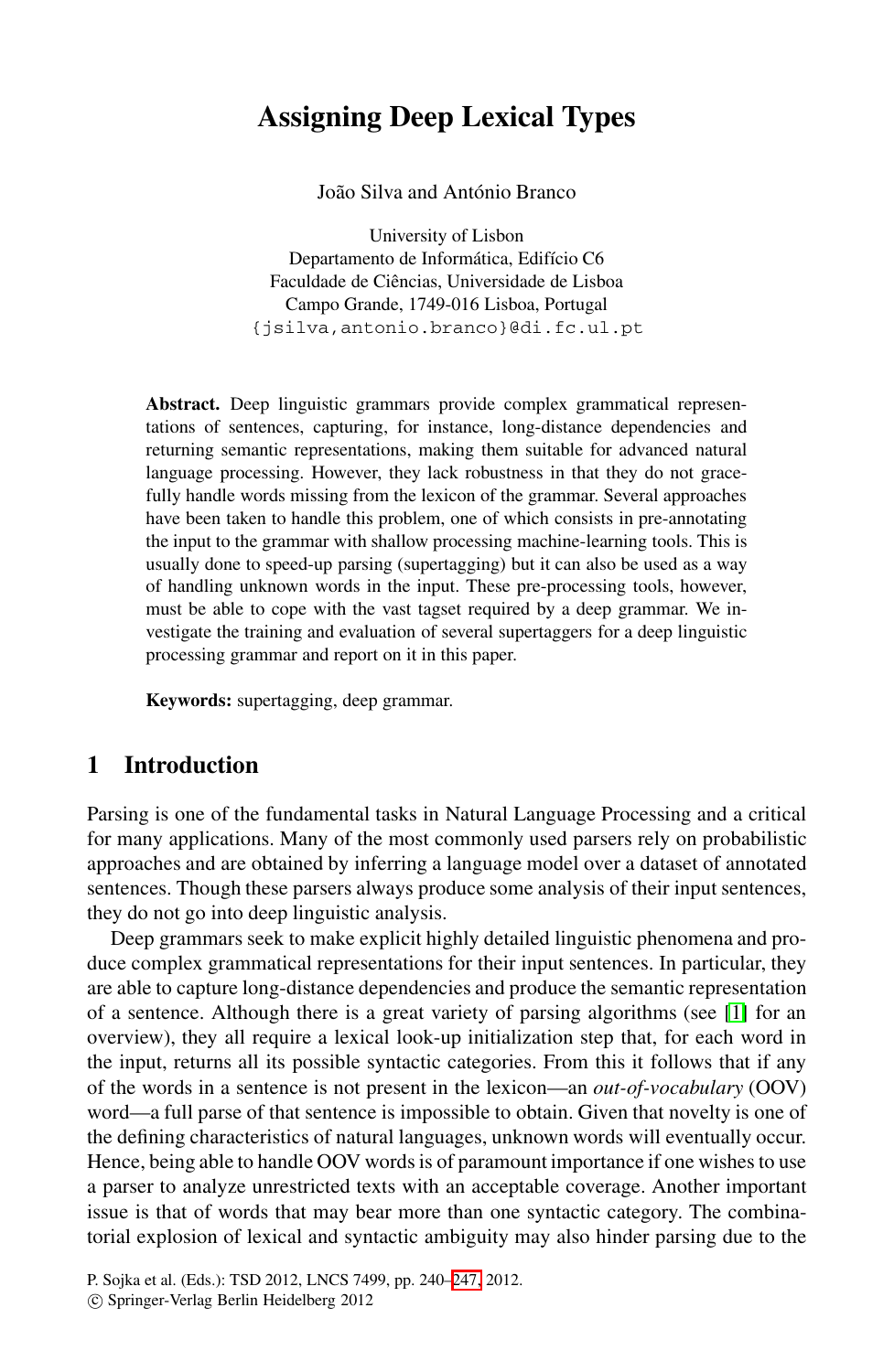increased requirements in terms of parsing time and memory usage. Thus, even if there are no OOV words in the input, assigning syntactic categories to words prior to parsing may be desirable for efficiency reasons.

For shallower approaches, like constituency parsing, it suffices determining the partof-speech (POS), so pre-processing the input with a POS tagger is a common and effective way to tackle either of these problems. However, the information contained in the lexicon of a deep grammar is much more fine-grained, including, in particular, the subcategorization frame of the word, which further constraints what can be taken as a well-formed sentence by imposing several restrictions on co-occurring words. Thus, what for a plain POS tagger corresponds to a single tag is often expanded into hundreds of different distinctions, and hence tags, when at the level of detail required by a deep grammar. For instance, the particular grammar we use for the study reported here has a lexicon with roughly 160 types of verb and 200 types of common noun.<sup>1</sup> While the grammar may proceed with the analysis knowing only the POS category of a word, it does so at the cost of vastly increased ambiguity which may even lead the grammar to accept ungrammatical sentences as valid. This has lead to research that specifically targets annotation with a tagset suitable for deep grammars.

In this paper we investigate several machine-learning approaches to supertagging and compare them with state-of-the-art results. In particular, we experiment with a support vector machine algorithm, a novel approach to supertagging.

### **2 Related Work**

The two main approaches to assigning lexical types for a deep grammar can be divided in terms of how they resolve lexical ambiguity. In lexical acquisition are approaches that try to discover all the types a given unknown word may occur with, effectively creating a new lexical entry. However, at run-time, it is still up to the grammar using the newly acquired entry to choose which of its possible types is the correct one for each particular occurrence of that word. In supertagging are approaches that assign, typically on-the-fly at run-time, a single lexical type to a particular occurrence of a word. Their rationale is not to acquire a new entry to record in the lexicon, but to allow the grammar to keep parsing despite the occurrence of OOV words, or to ease parsing by reducing ambiguity. The approach reported in this paper falls under the umbrella of supertagging.

#### **2.1 Supertagging**

<span id="page-1-0"></span>POS tagging relies on a small window of context to achieve a limited form of syntactic disambiguation [\[2\]](#page-6-1). As such, it is commonly used prior to parsing as a way of reducing ambiguity by restricting words to a certain category, leading to a greatly reduced search space, faster parsing and less demanding memory requirements. Supertagging can be seen as an extension of this idea to a richer tagset, in particular to one that includes information on subcategorization frames.

<sup>&</sup>lt;sup>1</sup> For instance, in the deep grammar we are using for the study reported here, the lexical type noun-common-2comps\_de-com is assigned to common nouns that have two complements, the first introduced by "de" and the second by "com".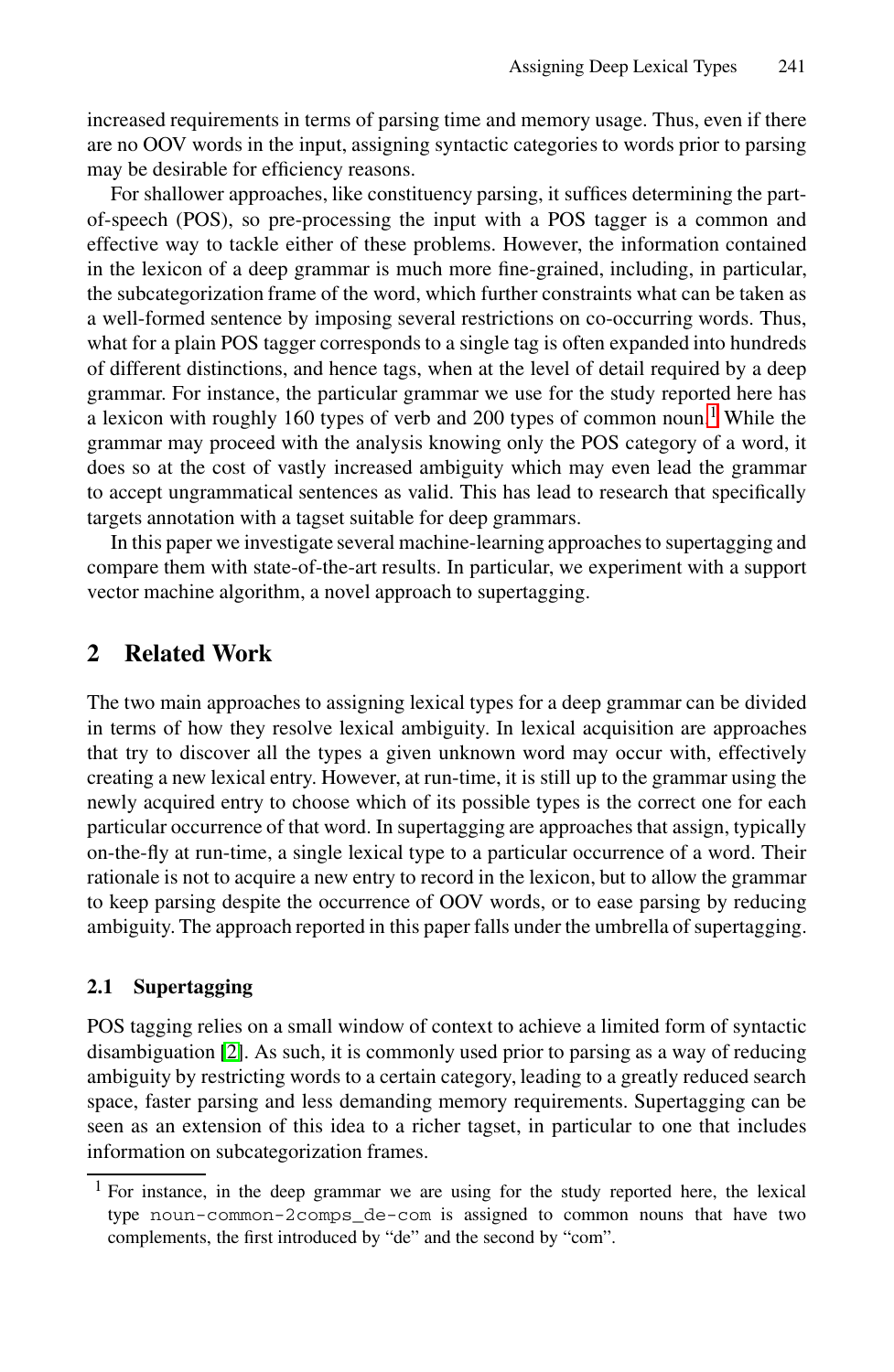In [\[3\]](#page-7-1), a supertagger using a trigram model was applied to a Lexicalized Tree Adjoining Grammar (LTAG), where each lexical item is associated with one or more trees that localize information on dependencies, even long-range ones, by requiring that all and only the dependents be present in the structure [\[4\]](#page-7-2). Training data was obtained by taking sentences from the Wall Street Journal and parsing them with XTAG, a widecoverage LTAG. In addition, in order to reduce data-sparseness, POS tags were used in training instead of words. Evaluation was performed over 100 held-out sentences from the Wall Street Journal. For a tagset of 365 items, this supertagger achieved 68% accuracy. In a later experiment, this is improved to 92% by smoothing model parameters and additional data [\[5\]](#page-7-3). The supertagger can also assign the *n*-best tags, which increases the chances of it assigning the correct supertag at the cost of leaving more unresolved ambiguity. With 3-best tagging, it achieved 97% accuracy.

In [\[6,](#page-7-4)[7,](#page-7-5)[8\]](#page-7-6), a supertagger is used with a Combinatory Categorial Grammar (CCG), which uses a set of logical combinators to manipulate linguistic constructions. For our purposes here, it matters only that lexical items receive complex tags that describe the constituents they require to create a well-formed construction. The set of 409 categories to be assigned was selected by taking those that occur at least 10 times in sections 02– 21 of a CCG automatic annotation of Penn Treebank. Evaluation was performed over section 00, and achieved 92% accuracy. As with [\[5\]](#page-7-3), assigning multiple tags increases accuracy. However, instead of using a fixed *n*-best number of tags—which might be to low, or too high, depending on case at hand—the CCG supertagger assigns all tags with a likelihood within a factor  $\beta$  of the best tag. A value for  $\beta$  as small as 0.1 is enough to boost accuracy up to 97% with an average of only 1.4 tags per word.

#### **2.2 Supertagging for HPSG**

[\[9\]](#page-7-7) present an supertagger for the Alpino Dutch grammar based on hidden Markov models. An interesting feature of their approach is that the training data (2 million sentences of newspaper text) is the output of the parser, thus avoiding the need for a hand-annotated dataset. A gold standard was created by having Alpino choose the best parse for a set of 600 sentences. When assigning a single tag (from a tagset with 2,392 tags), the supertagger achieves an accuracy close to 95%. It is unclear to what extent this can be affected by some bias in the disambiguation module, given that the lexical types in the training dataset and in the gold standard are both automatically picked by Alpino.

[\[10\]](#page-7-8) use a supertagger with the Enju grammar for English. The novelty in their work comes from filtering invalid tag sequences produced by the supertagger before running the parser. In this approach, a CFG approximation of the HPSG is created with the key property that the language it recognizes is a superset of the parsable supertag sequences. Hence, if the CFG is unable to parse a sequence, that sequence can be safely discarded. This approach achieved a labeled precision and recall for predicate-argument relations of 90% and 86%, respectively, over 2,300 sentences with up to 100 words in section 23 of the Penn Treebank.

[\[11\]](#page-7-9) uses a supertagger with ERG, another grammar for English. Evaluated over 1,798 sentences, it achieves an accuracy of 91% with a tagset of 615 lexical types. Also for ERG, [\[12\]](#page-7-10) trains two supertaggers over a 158,000 token dataset, one using the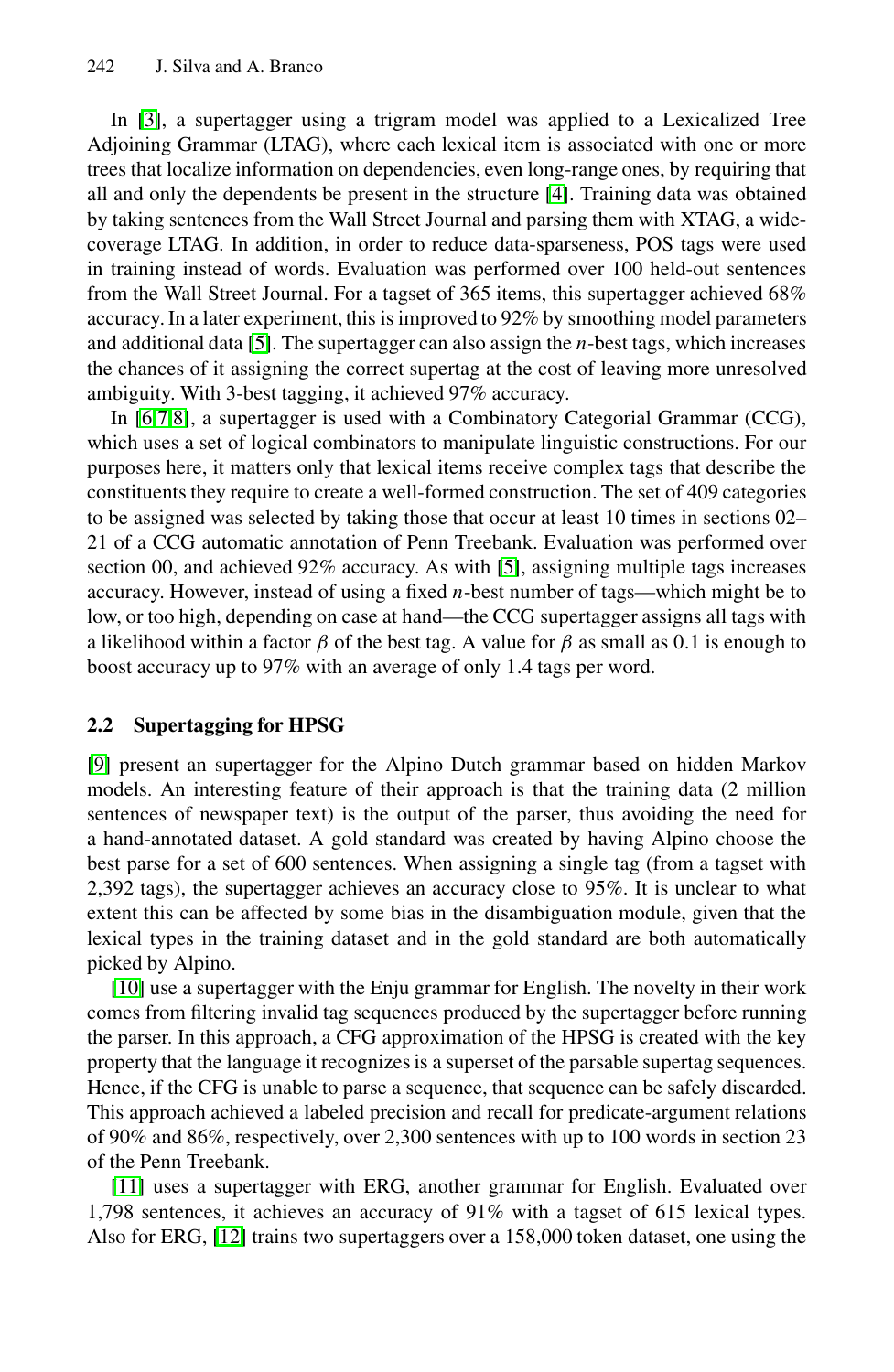|           |        | tokens |                                       |                               | lexical types |     |             |
|-----------|--------|--------|---------------------------------------|-------------------------------|---------------|-----|-------------|
| dataset   | sent.  | all    | verbs                                 | nouns                         | all           |     | verbs nouns |
| base      | 5.422  | 51.483 |                                       | $6,453$ [12.5%] 9.208 [17.9%] | 581           | 129 | 140         |
| + Público | 10.727 |        | 139,330 14,540 [10.4%] 25,301 [18.2%] |                               | 626           | 133 | 157         |
| + Wiki    | 15.108 |        | 205,585 20,869 [10.2%] 37,066 [18.0%] |                               | 646           | 139 | 160         |
| + Folha   | 21.217 |        | 288,875 29,683 [10.3%] 52,337 [18.1%] |                               | 668           | 140 | 165         |

<span id="page-3-0"></span>**Table 1.** Sentence, token and type counts for the various dataset sizes

TnT POS tagger [\[13\]](#page-7-11) and another using the C&C supertagger [\[6](#page-7-4)[,7,](#page-7-5)[8\]](#page-7-6), and experiments with various tag granularities. For instance, assigning only POS—a tagset with only 13 tags—is the easiest task, with 97% accuracy, while highly granular supertags formed by POS concatenated with selectional restrictions increases the number of tags to 803, with accuracy dropping to 91%.

### **3 The Grammar and the Dataset**

<span id="page-3-1"></span>The deep grammar used here is LXGram, an HPSG grammar for Portuguese [\[14](#page-7-12)[,15\]](#page-7-13). It supported the annotation of a corpus by providing the set of possible analyses for a sentence (the parse forest), which is then disambiguated by manually picking the correct analysis from among those returned. This ensures that the syntactic and semantic annotation layers are consistent. The corpus is composed mostly by text from the Público newspaper, which was previously annotated with manually verified shallow information, such as POS and lemmas. After running LXGram and disambiguating the result, we were left with 5,422 sentences annotated with all the information provided by LXGram, though, for this paper, we only keep the lexical type assigned to each token. Type distribution is highly skewed. For instance, the 2 most frequent common noun types cover 57% of all the common noun tokens. Such distributions are usually a problem for machine-learning approaches since the number of instances of the rare categories is too small to properly estimate the parameters of the model.

#### **3.1 Dataset Extension**

Ahead we will be interested in determining learning curves for the various classifiers under study, but the current dataset is still small. We thus opted for extending it with automatically annotated data obtained by taking additional sentences from Público (4,381), the Portuguese Wikipedia (5,305) and the Folha de São Paulo newspaper (6,109), processing them with a POS tagger, and running them through LXGram. The cumulative sizes are shown in Table [1.](#page-3-0)

This is made possible because LXGram has a stochastic disambiguation module that chooses the most likely analysis in the parse forest, instead of requiring a manual choice by a human annotator [\[15\]](#page-7-13). Manual evaluation of a 50 sentence sample indicates that this module picks the correct reading in 40% of the cases. If this ratio holds, 60% of the sentences will have an analysis that is wrong in some way, though it is not clear how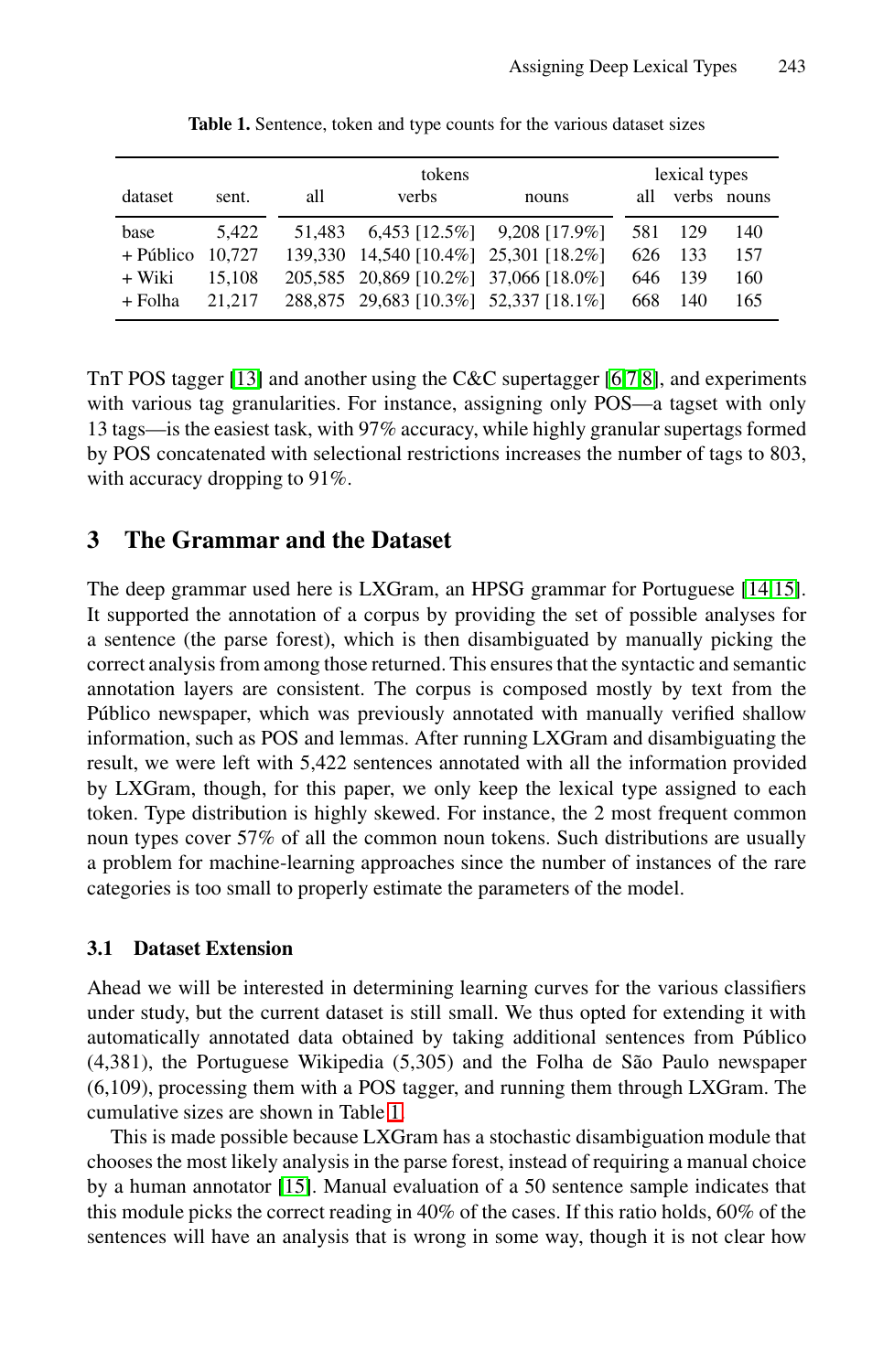this translates into errors in the assigned lexical types. For instance, when faced with a case of PP-attachment ambiguity, the module may pick the wrong attachment, which gives the wrong analysis though the lexical types assigned to the tokens may be correct.

The lexical types in the corpus are a subset of all types known to the grammar. Table [1](#page-3-0) shows the token count for verbs and nouns and, in brackets, their relative frequency. In addition, it provides a breakdown of the number of types for each dataset. As expected, in a true Zipfian way, the dataset must have a major increase in size for the more rare types to appear. For instance, though there nearly a 6-fold difference in tokens between the base and the largest datasets, the latter only contains 11 verb and 25 noun types more. The reader may recall, from Section [1,](#page-0-0) that the lexicon of LXGram has 160 types of verb and 200 types of common noun. The largest corpus comes close to covering all of these, but there are still a few that, by not occurring in the dataset, cannot be learned. It is worth noting that, for the experiments reported in this paper, and in order to mitigate data-sparseness issues, words were replaced by their lemmas.

# **4 The Supertaggers**

Assigning HPSG lexical types can be envisaged as POS tagging with an unusually detailed tagset. Hence, the most direct way to quickly create a supertagger is to train an off-the-shelf POS tagger over a corpus where tokens are annotated with the HPSG lexical type assigned by the grammar. Though there is a great variety of approaches to POS tagging, they all now achieve roughly the same scores, indicating that a performance ceiling has likely been reached by machine learning approaches to this task.[2](#page-4-0) For the current study we opted for the following tools:

- **TnT** is well known for its efficiency and for achieving state-of-the-art results despite having a simple underlying model. It is based on a second-order hidden Markov model extended with linear smoothing of parameters to address data-sparseness issues and suffix analysis for handling unknown words [\[13\]](#page-7-11).
- **SVMTool** is a tagger based on support-vector machines (SVM). It is extremely flexible in allowing to define which features should be used in the model (e.g. size of word window, number of POS bigrams, etc.) and the tagging strategy (left to right, bidirectional, number of passes, etc). Due to this flexibility, it is described as being a tagger generator [\[18\]](#page-7-14).
- <span id="page-4-0"></span>**C&C** is a package that includes a CCG parser, a computational semantics tool and a supertagger. It is the latter component, the supertagger, that will be used in our study. It is based on the maximum entropy model described in [\[6\]](#page-7-4). From the three tools, it is the only one actually described as being a supertagger. It expects, for instance, that the input tokens be already annotated with base POS categories.

 $2$  This might not be exactly true. Studies have found that, albeit for a simpler task, learning curves still grow as corpora increases exponentially in size into the billion of tokens [\[16,](#page-7-15)[17\]](#page-7-16). However, it is doubtful that a manually revised POS tagged corpora of such size could be created to test whether this effect holds for POS tagging.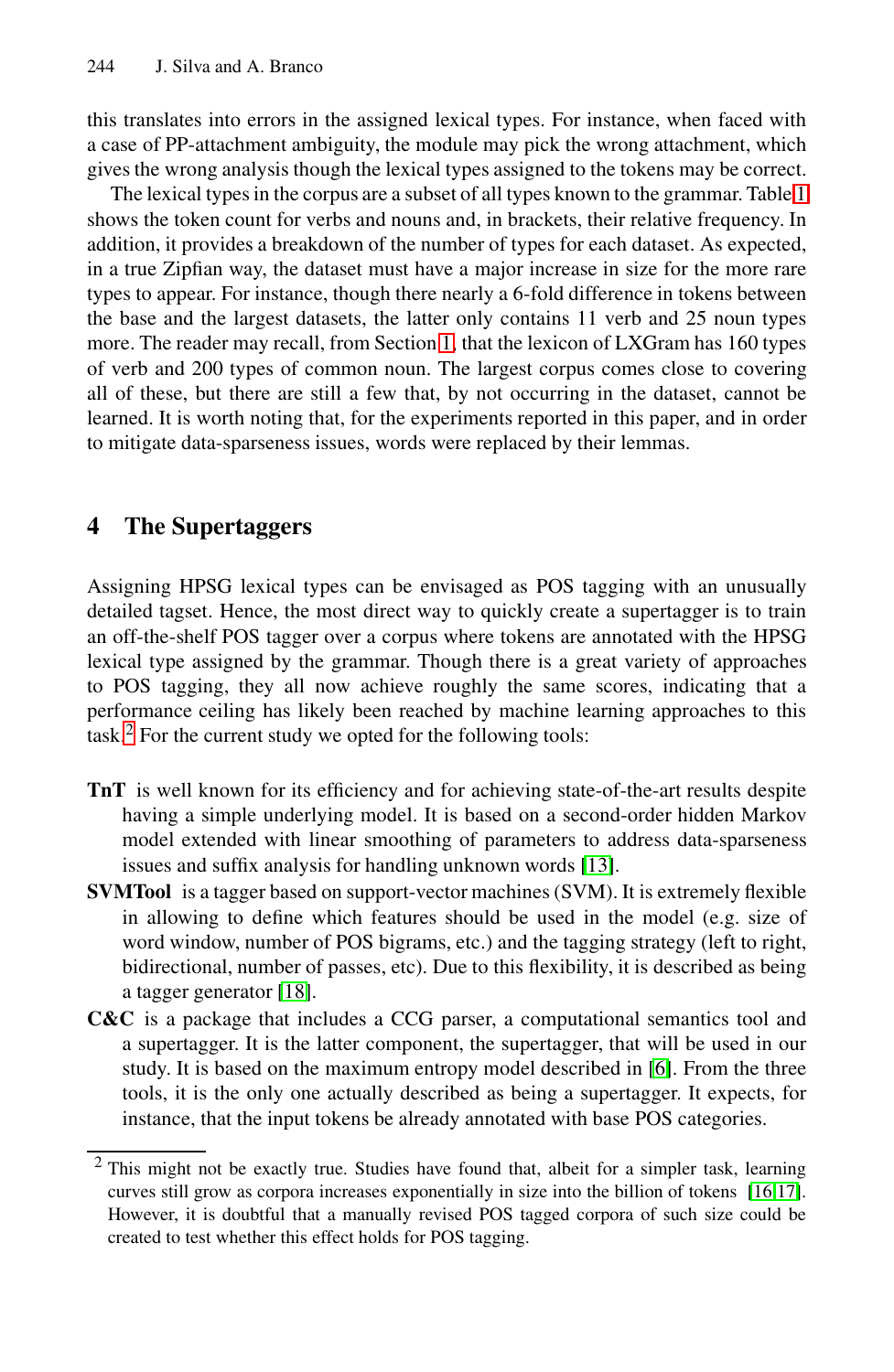| dataset        | all types | verb types<br>TnT C&C SVM TnT C&C SVM TnT C&C SVM                                                                                                                                 | noun types |
|----------------|-----------|-----------------------------------------------------------------------------------------------------------------------------------------------------------------------------------|------------|
| base<br>+ Wiki |           | 88.99 78.65 88.83 90.01 69.72 90.83 87.11 75.46 88.55<br>+ Público 90.02 80.93 90.30 89.48 74.06 91.08 92.65 85.31 93.20<br>90.80 82.45 91.20 89.58 76.18 91.52 93.84 87.98 94.20 |            |
| + Folha        |           | 91.52 83.60 92.06 90.94 78.03 92.63 94.95 90.48 95.18                                                                                                                             |            |

<span id="page-5-1"></span>**Table 2.** Accuracy scores (%) for various dataset sizes



<span id="page-5-2"></span>**Fig. 1.** Learning curves for all types, verb types and noun types

All were run using default parameters. SVMTool used the simplest setting, "M0 LR".<sup>[3](#page-5-0)</sup> The results discussed in the following Section can thus be seen as a baseline for these tools over this task.

### **5 Evaluation**

Evaluation was performed following a 10-fold cross-validation approach over a random shuffle of the sentences in the corpus. Table [2](#page-5-1) shows the results obtained over the base dataset of 5,422 sentences. TnT and SVMTool have very similar performance scores, with non-significant differences in accuracy (cf. Fig. [1](#page-5-2) for confidence intervals). C&C shows worse performance even though it relies on a more complex model and makes use of the POS tags that are already in the text.[4](#page-5-3) Though this might at first seem surprising, it is in line with [\[12\]](#page-7-10), where C&C also performed worse than TnT. The best results are also close to those of [\[11\]](#page-7-9) and [\[12\]](#page-7-10), who got similar overall accuracy scores in their experiments.

<span id="page-5-3"></span><span id="page-5-0"></span>To assess the impact of extra training data, we turn to the automatically extended datasets described in Section [3.1.](#page-3-1) The accuracy scores are summarized in Table [2](#page-5-1) while Fig. [1](#page-5-2) shows the corresponding plots with the addition of errors bars that represent a 95% confidence interval.

<sup>3</sup> Model 0, left-to-right tagging direction. See [\[19\]](#page-7-17) for an explanation of these settings.

<sup>4</sup> Recall that the datasets were pre-annotated with POS tags.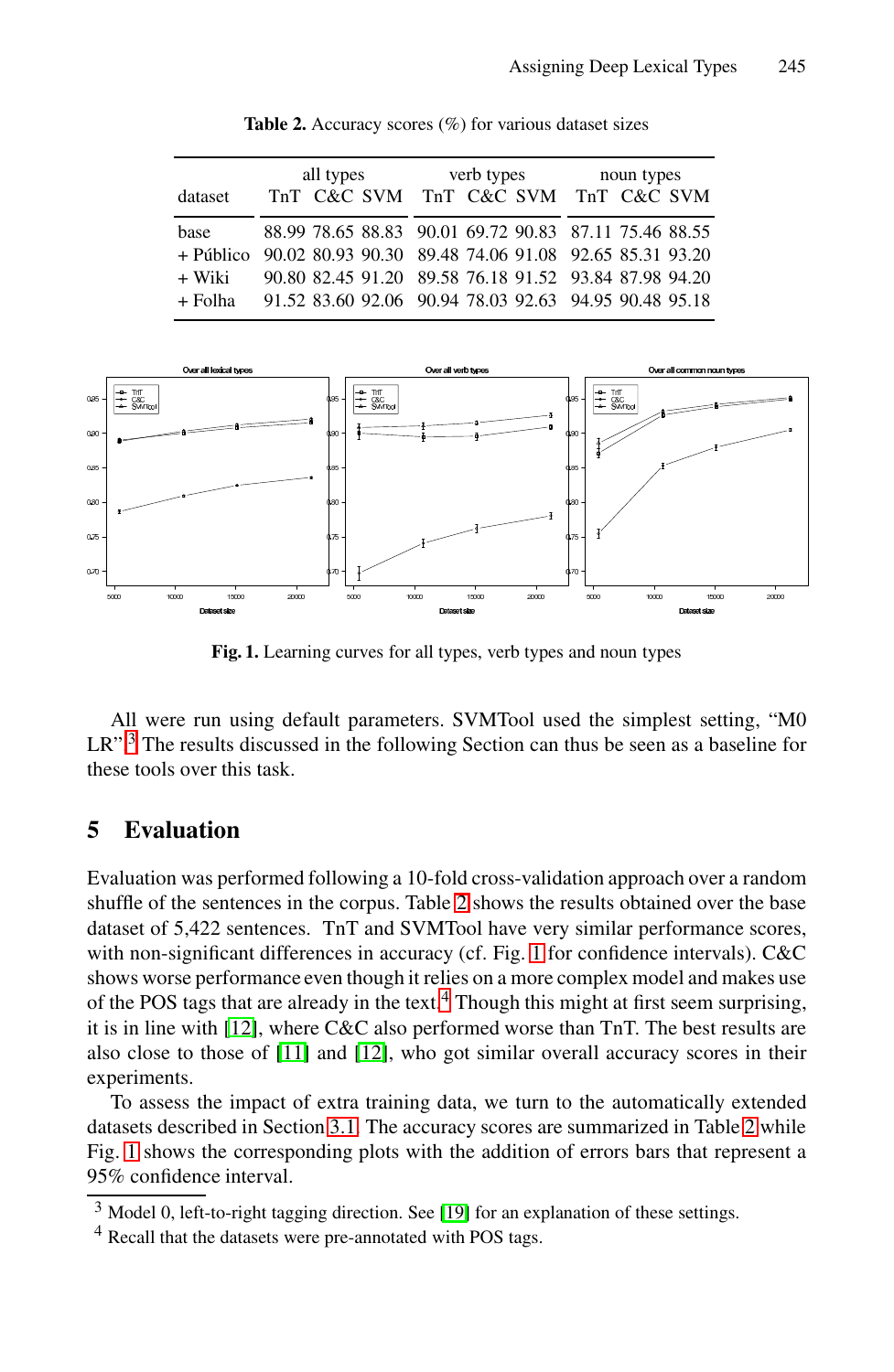There is an improvement in the performance of all taggers as the dataset increases in size. The C&C supertagger was seen to have worse performance over the base dataset. This might be due to it using a more complex model, which needs additional data to properly estimate the parameters, and extra training data would allow it to close the gap to the other tools. The learning curves, however, indicate that this is not the case since the performance of C&C does not seem to be increasing at a fast enough rate for that to happen. TnT and SVMTool show similar scores as the corpus increases in size. Upon reaching the largest dataset, SVMTool pushes ahead with an advantage that, though only of 0.5% points, is likely significant for such a dataset size. The conclusion that can be taken from the remaining tests is similar to what was seen when evaluating over all lexical types—C&C is the worst supertagger, while TnT and SVMTool have similar performance scores. The curves over verb types are quite flat, C&C being the only one that shows any significant improvement, though it might be that, due to its low scores, it still has much room for increasing its accuracy. Since accuracy over verbs does not improve much, the raising curve that is seen over all lexical types is due to an increase in accuracy over other categories, such as common nouns, which show a much more marked improvement.

Each tool has different strengths. SVMTool is better than TnT at annotating verbs, having higher accuracy when tagging this category from early on. This is not so with common nouns, where TnT actually closes up the initial gap to SVMTool and both end up having an indistinguishable score. The best supertagger, SVMTool, shows very good results. Despite having ran using the simplest model, it has better performance than the other supertaggers.

## **6 Final Remarks and Future Work**

In this paper we report on experiments where three supertaggers for a Portuguese HPSG grammar were induced over differently sized datasets. Over the larger dataset, the best supertaggers showed state-of-the-art accuracy of 91–93%, similar to that obtained in related work for English, in particular [\[11\]](#page-7-9) and [\[12\]](#page-7-10). SVM technology had yet to be applied to supertagging. The experiments reported here show that, like in other NLP areas where it was used, it improves over existing techniques. Given how SVM easily incorporates many features, and the flexibility of SVMTool, future work will test how features and tagging strategy can be adjusted to improve performance. For instance, despite having better performance, the configuration used seems poorly suited for an effective annotation of verbs. This makes developing features specifically suited for discriminating the various verb types a promising avenue of research.

# <span id="page-6-1"></span><span id="page-6-0"></span>**References**

- 1. Mitkov, R. (ed.): The Oxford Handbook of Computational Linguistics. Oxford University Press (2004)
- 2. Manning, C., Schütze, H.: Foundations of Statistical Natural Language Processing, 1st edn. MIT Press (1999)